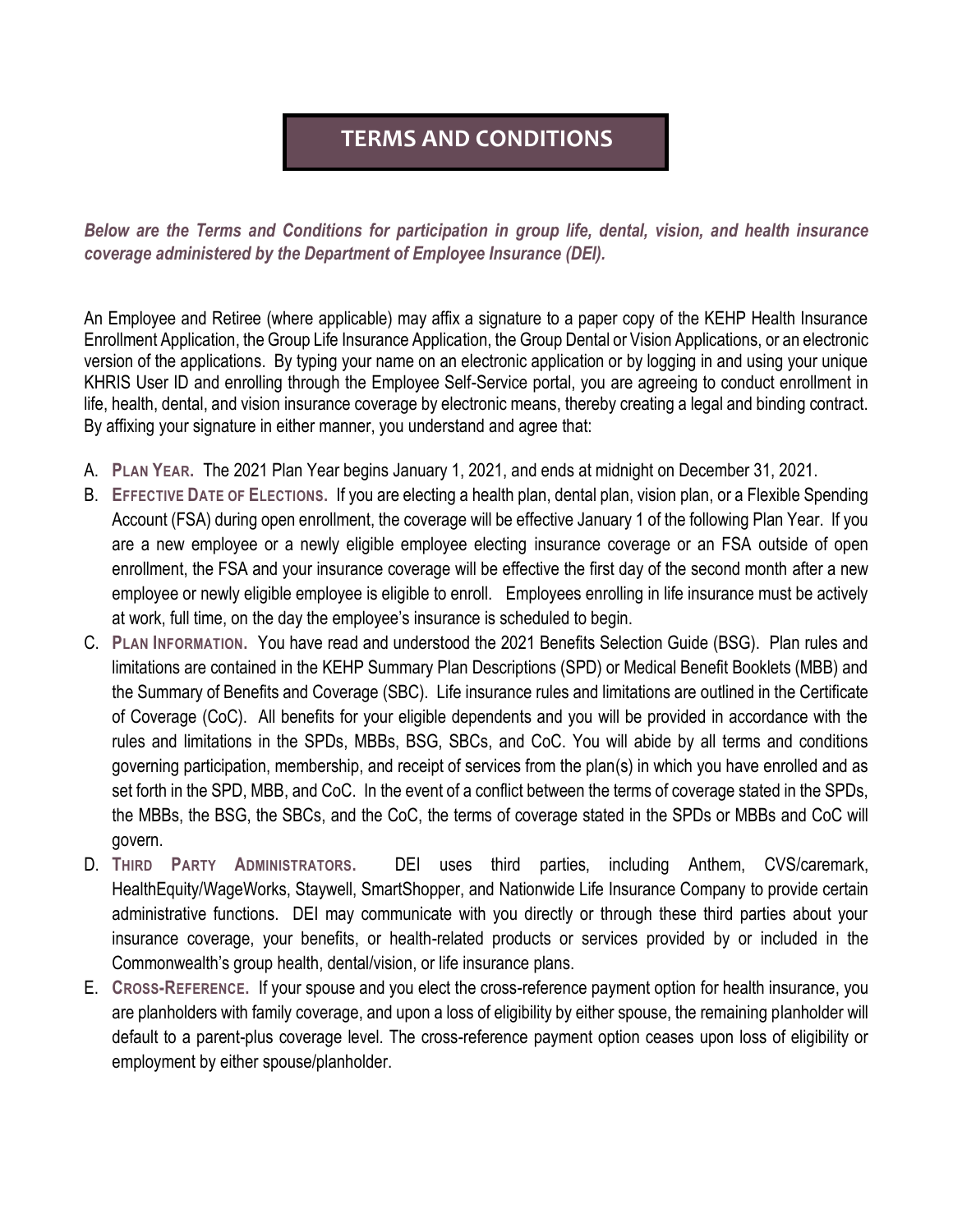- F. **DEPENDENT ELIGIBILITY.** You certify that each enrolled dependent meets the dependent eligibility requirements as set forth in the SPD and MBB (health) and the CoC (life). DEI may require supporting documentation to verify the eligibility of any dependent enrolled or requesting to be enrolled in benefits. Spouses and step children are subject to re-verification every 24 months. Your failure to properly document dependent eligibility will result in the termination of the unverified dependent from your insurance plan(s).
- G. **CHANGING ELECTIONS.** The elections indicated by your KEHP Health Insurance Enrollment Application, Group Dental or Vision Application, Group Life Insurance Application, or online enrollment may not be changed or cancelled during the Plan Year without a permitted Qualifying Event.
- H. **DEDUCTION FROM EARNINGS.** When you enroll in insurance coverage (health, dental, vision, or life) or an FSA, you authorize your employer to deduct from your earnings the amount required to cover your employee contribution to the FSA and insurance coverage you elected, including any arrears you may owe. Deductions for FSA and the employee contributions to health, dental, and vision insurance are made on a pre-tax basis unless you sign a Post-Tax Request Form. Deductions for life insurance premiums are made on a post-tax basis.
- I. **PRIORITY OF PAYMENTS.** Any moneys submitted to DEI that you intend to be used to fund your FSA or pay for insurance premium contributions may first be used to pay other priority debts that may be due and owing, such as taxes and child support.
- J. **CHILD AND ADULT DAYCARE FSA.** If you choose a Child and Adult Daycare FSA, you are eligible to seek reimbursement, as authorized by 26 U.S.C. Sections 21 and 129, for dependent care expenses. The Child and Adult Daycare FSA may only reimburse eligible dependent care expenses that are incurred during the applicable coverage period. Funds in your Child and Adult Daycare FSA may only be used to reimburse eligible child and adult daycare expenses and may not be refunded upon termination of the FSA for any reason.
- K. **FSA ELECTION AND CARRYOVER.** You may elect to contribute up to \$2,750 into a Healthcare FSA for Plan Year 2021 to pay for eligible health care expenses not paid for by your health insurance plan. Unused amounts of \$50 and up to a maximum of \$550.00 remaining in your Healthcare FSA at the end of the Plan Year will carry over to the next Plan Year and may be used to reimburse you for eligible expenses that are incurred during the subsequent Plan Year. You may use the Healthcare FSA carry over amounts whether or not you elect a Healthcare FSA for the subsequent Plan Year. Amounts over \$550.00 remaining in your Healthcare FSA at the end of the Plan Year are forfeited.
- L. **HEALTHEQUITY/**/**WAGEWORKS HEALTHCARE CARD.** HealthEquity/WageWorks will administer FSAs and HRAs for the 2021 Plan Year and will issue a HealthEquity/WageWorks Healthcare Card to you for the payment of Healthcare FSA and HRA expenses. Your HealthEquity/WageWorks Healthcare Card will be suspended if requested claim verification is not sent to HealthEquity/WageWorks within ninety (90) days after the card swipe. You agree to follow all rules and guidelines established by the Plan concerning the HealthEquity/WageWorks Healthcare Card. The Plan reserves the right to deny access to the card, require repayment, deduct/withhold from your paycheck, and offset your Healthcare FSA or HRA if you fail to verify a claim.
- M. **WAIVING HEALTH INSURANCE COVERAGE.** If you elect to waive KEHP health insurance coverage, with or without a Waiver Health Reimbursement Arrangement (HRA), you are doing so voluntarily. If your employer participates in the Waiver HRA program, there are two options available: the Waiver General Purpose HRA and the Waiver Limited Purpose HRA (formerly called the Waiver Dental/Vision Only HRA). You understand that you will be eligible for the Waiver General Purpose HRA only if you have other group health plan coverage. You further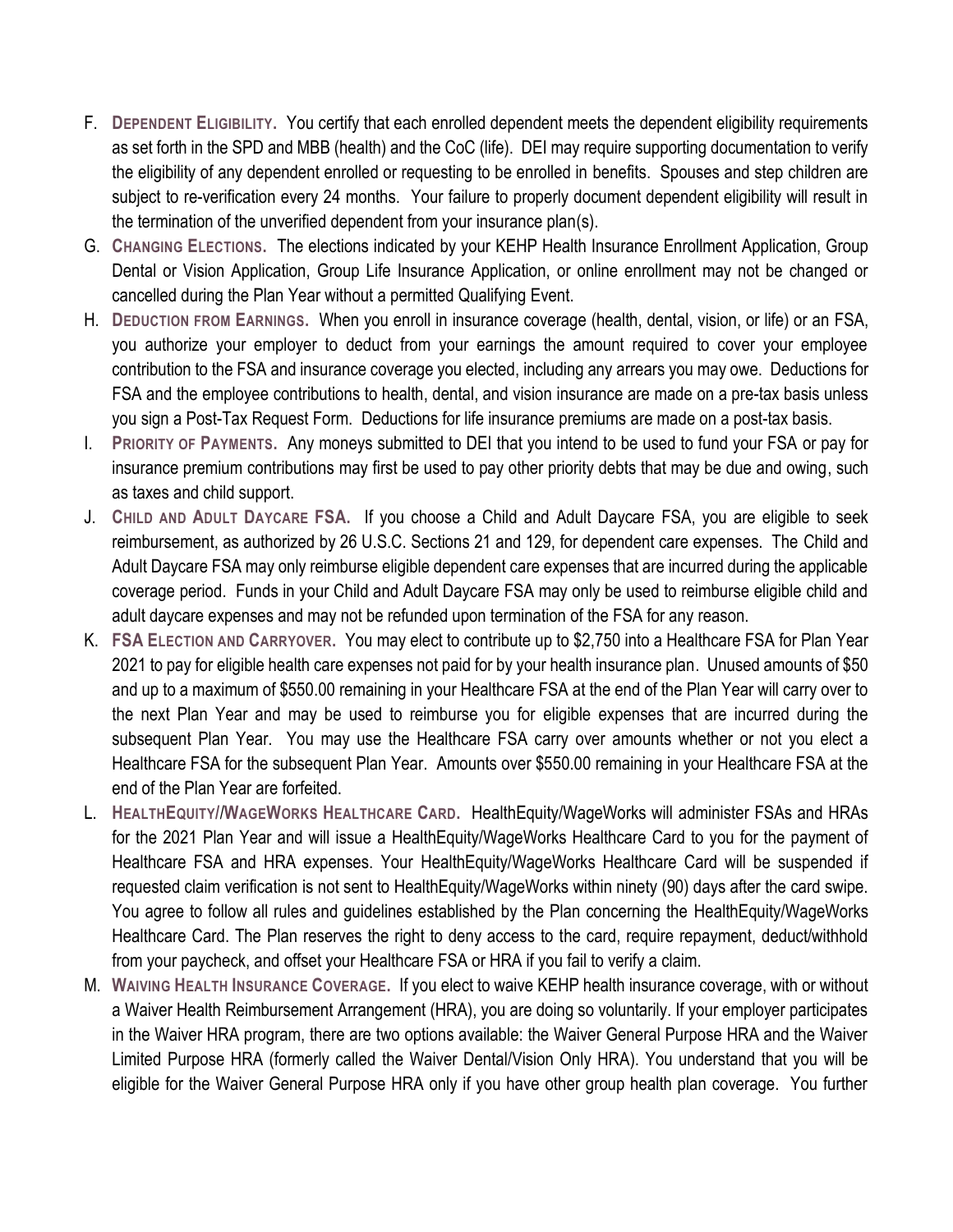understand that your spouse and eligible dependents, if applicable, cannot be covered under the Waiver General Purpose HRA unless your spouse and dependents also have other group health plan coverage.

- N. **WAIVER GENERAL PURPOSE HRA RULES.** If you elect a Waiver General Purpose HRA, you declare that you and your spouse and dependents, if applicable, are enrolled in another group health plan that provides minimum value. A "group health plan" refers to coverage provided by an employer, an employer organization, or a union. A "group health plan" does not include individual policies purchased through the Marketplace or governmental plans such as TRICARE, Veteran's Benefits, Medicare, or Medicaid. A group health plan that provides "minimum value" means the plan pays at least 60% of the total allowed cost of covered benefits/services and participants or members in the plan are required to pay no more than 40% of the total allowed cost of covered benefits/services. If you elect a Waiver General Purpose HRA and cease to be covered under another group health plan that provides minimum value, you agree to notify KEHP within 35 days of the date that the other group health plan coverage ceased. In this event, coverage under the Waiver General Purpose HRA will be terminated and you may elect a KEHP health insurance plan option or the Waiver Limited Purpose HRA. Unused funds remaining in the Waiver General Purpose HRA upon termination are forfeited. You are permitted to permanently opt out of and waive future reimbursements from the Waiver General Purpose HRA at least annually at open enrollment.
- O. **HRA CARRYOVER. Waiver HRAs:** Unused amounts up to and including \$2,100 remaining in your Waiver HRA at the end of the Plan Year may be carried over to the next Plan Year provided you are eligible to elect an HRA. **CDHP Integrated HRAs:** Unused amounts up to and including \$7,500 remaining in your CDHP Integrated HRA at the end of the Plan Year may be carried over to the next Plan. You must elect the same type of HRA in a subsequent Plan Year for the funds to carry over.
- P. **HRA/FSA FUNDS AFTER TERMINATION.** You may use funds remaining in an HRA or FSA after termination to reimburse you for eligible expenses incurred during the coverage period and prior to termination of the HRA or FSA. Upon termination of employment, including retirement, the remaining amounts in an HRA and FSA are forfeited, except that you may be reimbursed for any eligible expenses incurred prior to the last day of the last pay period worked, provided that you file a claim by March 31 following the close of the Plan Year in which the expense was incurred.
- Q. **HRA AND FSA EXPENSE REIMBURSEMENT.** An HRA and/or Healthcare FSA may only reimburse you for medical expenses, as authorized by 26 U.S.C. Sections 105(b) and 213(d), that are incurred during the applicable coverage period. Federal law now permits you to use your HealthEquity/WageWorks card to pay for over-thecounter (OTC) medications, drugs, and menstrual care products. The Waiver Limited Purpose HRA may only reimburse you for eligible dental and vision expenses. If you have an FSA and an HRA, funds for eligible expenses will be reimbursed from your FSA first before being reimbursed from your HRA.
- R. **HRA AND FSA RUN-OUT PERIOD.** You have a 90-day run-out period (until March 31) for reimbursement of eligible FSA and HRA expenses incurred during the period of coverage.
- S. **MINIMUM ESSENTIAL COVERAGE.** KEHP provides plan options that, under the Affordable Care Act, constitute minimum essential coverage that is affordable and provides a minimum value. As such, by receiving an offer of coverage through your employer, neither you, your spouse, nor your dependent(s) are eligible for a health insurance premium tax credit if purchasing insurance through the Marketplace.
- T. **COORDINATION OF KEHP HEALTH PLANS AND MEDICARE COVERAGE.** In general, the four KEHP plan options and the Waiver General Purpose HRA must pay primary to Medicare. The Waiver Limited Purpose HRA pays secondary to Medicare.